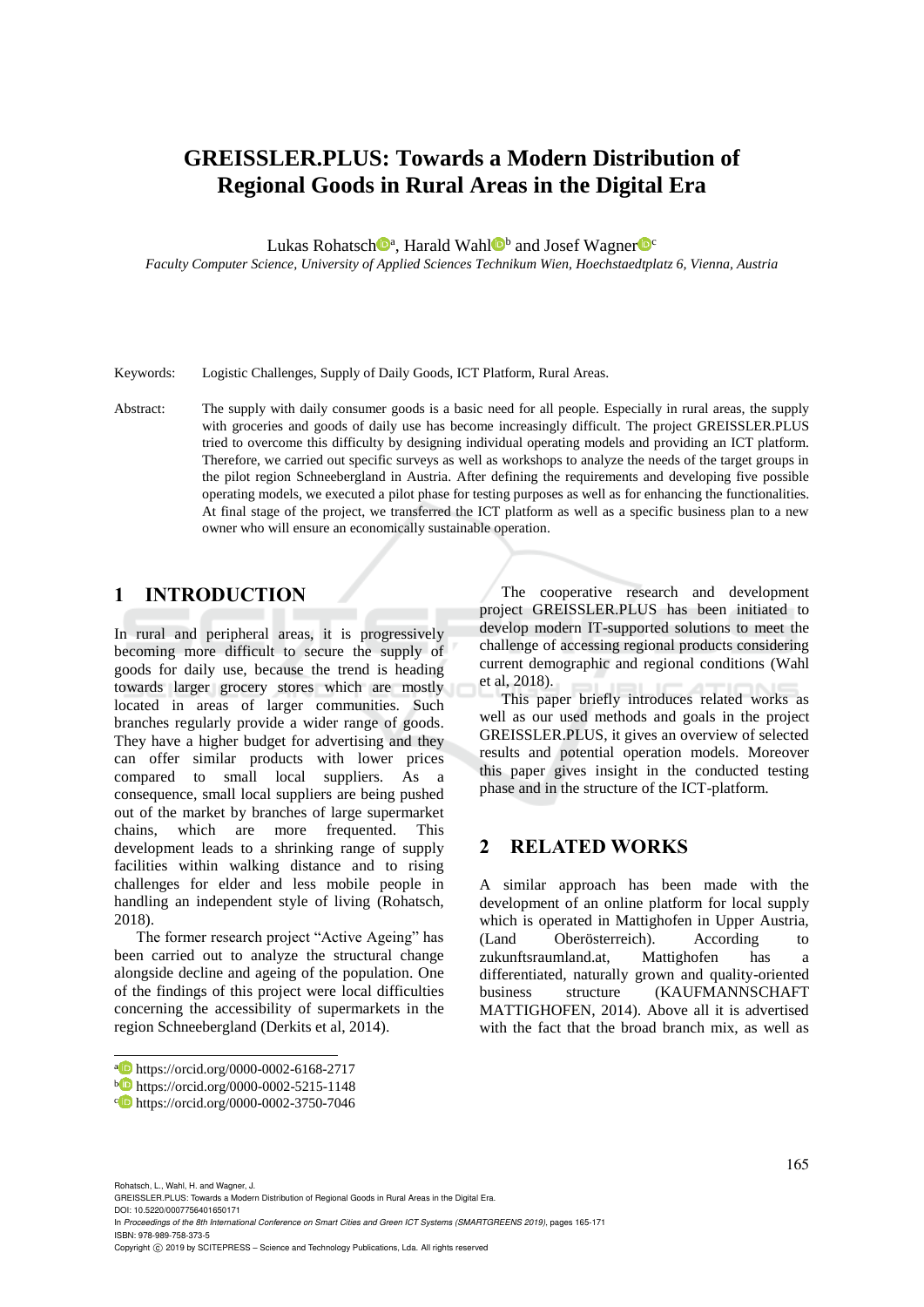the quality in consultation and service differs from so-called "mass shopping" and thus serves as a role model for an exemplary local supplier structure. In the project "Mattighofen Nahversorger Web 2.0", the aim was to secure the future of this location of local supply. Tangible actions were the involvement of local suppliers and target groups in the development and implementation of the website for the promotion of business and tourism, as well as training programmes for employees of these companies. In addition, the population was actively involved in the design of events and documentation. An additional action was to offer daily updated menus at twelve restaurants. These actions led to an increase in the population's identification with their home town. Both businesses and restaurants as well as leisure facilities have gained in popularity as a result (Land Oberösterreich) (KAUFMANNSCHAFT MATTIGHOFEN, 2014).

### **3 METHODOLOGY**

After a basic research and the determination of relevant suppliers and companies in the pilot region called "Schneebergland", we carried out a survey and conducted four workshops to collect and understand the needs of suppliers and customers.

The survey has been distributed via different channels of the project partners to reach residents of the region Schneebergland. It has been sent out paper-based as well as an online questionnaire and consisted of 33 questions about the resident's shopping behaviour. The exploratory character of the basic research and the survey aimed to identify possible operating models.

The first workshop focused on discovering the needs of local producers of the region. Several producers and local suppliers followed the invitation to deal with the maintenance of regional products along the current trend concerning large supermarket chains and possible new ways to reach customers. The second workshop was carried out with residents and consumers to determine their needs in terms of grocery shopping (Wahl et al, 2018).

The third workshop was held after the evaluation and interpretation of the survey to present and discuss five different operating models with the attending producers and local suppliers as well as to select one of them to be tested. The fourth workshop was used to present the evaluation of the survey to the residents as well as to inform about the testing operation.

### **4 RESULTS**

The survey only reached a limited number of residents of the pilot region and the results only fit to those who were interested in the development of their region. The results are not representative for the entire region Schneebergland.

The workshops showed that local producers stand for local production and high Austrian quality. They are used to link their person and face to their regional products to create trust and loyalty to their customers. They stated that their customers want to know the ingredients of their products in detail and represent the opinion that this information can only be provided honestly and reliably by regional products.

Similar to the producers and local suppliers, the consumers in the second workshop also became aware of the importance of regional products and Austrian quality while the availability and accessibility of these products was perceived as too low. They stated, that they have to visit several producers and shops at varying business hours to purchase regional products. We found out, that only a few people are willing to consider this effort and respective long travel times. This led to discussions in which we found out that consumers want to get all desired products in one place. The attending residents also whished for a common approach and better information about local producers in the region and where to reach their products (Wahl et al, 2018).

#### **4.1 Survey**

227 responses could be obtained through distributing the survey and reaching people coming from 15 out of 18 villages and municipalities which are part of the region Schneebergland. In the survey we considered to ask for the demographic information like their ages and the number of people who live in their households. The average age was 38.12 years while 50 percent of the respondents were between 34 and 42 years old. The average number of people per household was 4.11.

Figure 1 illustrates the share of used transport modes of the respondents for buying groceries. For this question, the surveyed were able to respond with multiple answers. However, 200 out of 227 people mentioned the car (among others) as one of their mainly used means of transport.

As shown in Figure 2, 217 people indicated to mainly visit big supermarket chains to buy groceries.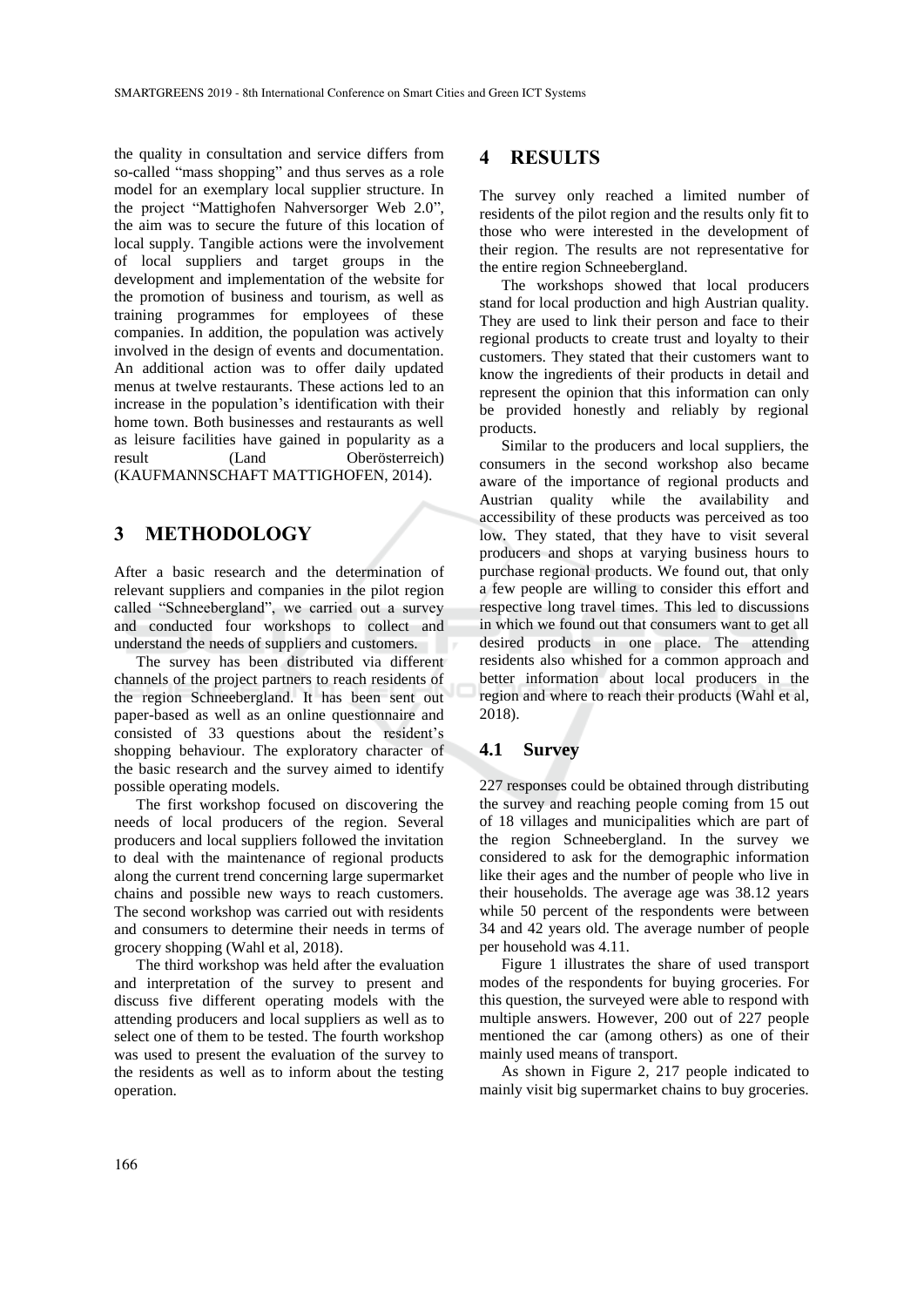For this question it was also possible to respond with multiple answers.

Figure 3 illustrates the responses to the question on how many stores are visited by the surveyed per week in the course of shopping groceries. The figure clearly shows that nearly three quarters visit 2 to 3 stores per week. Only 35 of 227 stated to visit only one store.



Figure 1: Which means of transport do you use mainly for buying groceries? (multiple answer possible).





Figure 3: Number of grocery stores to visit per week.

The survey also revealed that more than 75 percent of the respondents would consider to buy groceries via online services. The majority of 40 percent would buy all groceries online and 35

percent stated that they would buy only certain products online. The mentioned products included products like cereals, bread, noodles, honey, milk and flour as well as vegetables, fruit, eggs and meat (Wahl et al, 2018).

### **4.2 Model Design**

The evaluation of the survey as well as the findings in the first and second workshop were used to develop five different operating models to become candidates to be implemented in our testing phase.

These models have the usage of an online platform in common but differ in their particular process steps in distributing the ordered products.

#### **4.2.1 Model 1: Delivery Service Home**

In Model 1, customers can place their orders online at a central office which bundles and forwards them to the respective producers. This ensures that producers receive those orders which are relevant to them. Each producer provides a separate package of ordered goods per customer. In the next step all packages are collected by the central station to be merged for each customer and put into bags. Finally each bag will be delivered to the respective customer. The process of Model 1 is illustrated in Figure 4 and Figure 5.



Figure 5: Model 1: Delivery process.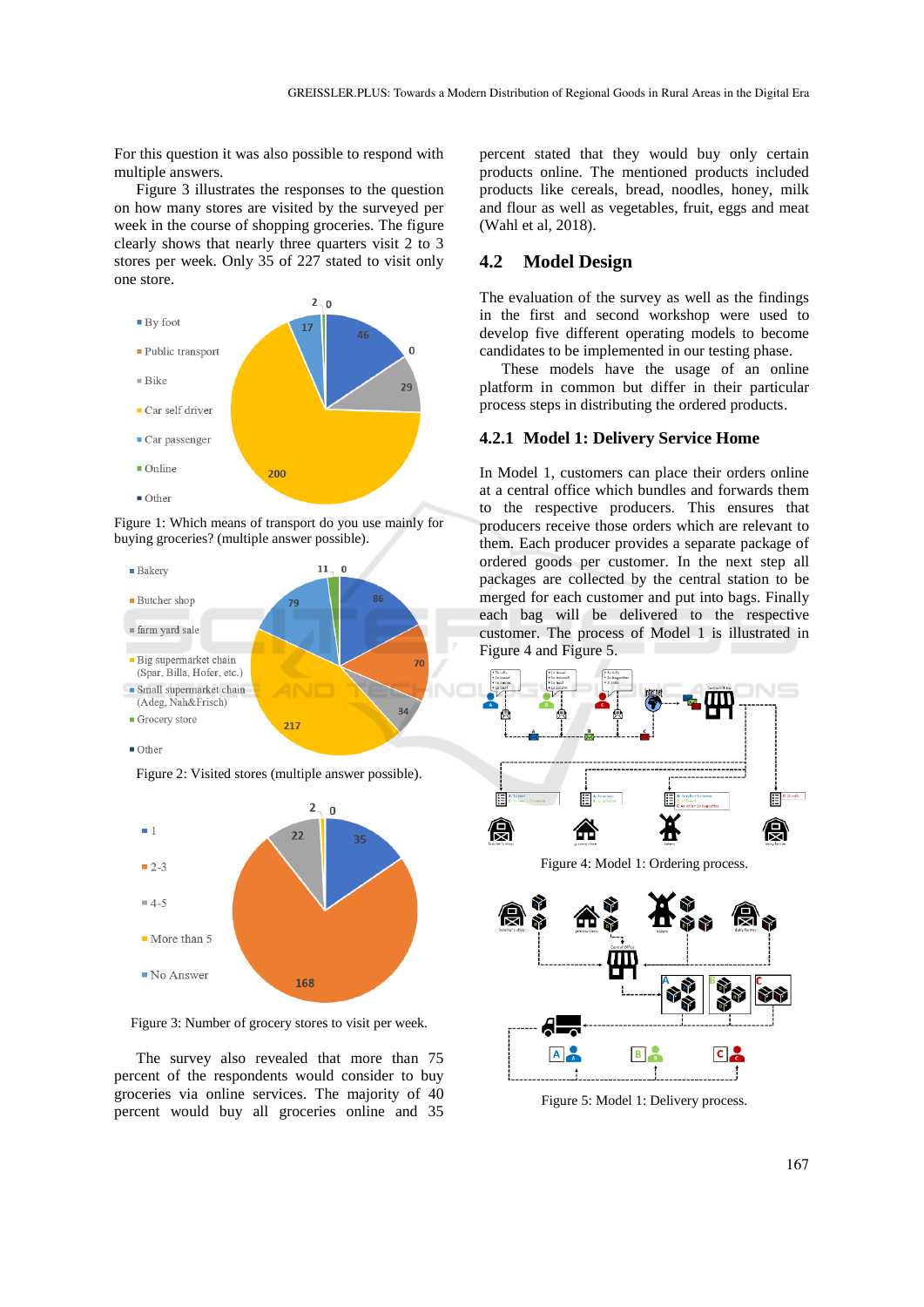### **4.2.2 Model 2: Company as Pick-up Location**

Model 2 is characterized by the possiblity to choose a Pick-Up Station in the process of ordering online (cf. Figure 6). The ordered goods will be delivered to the choosen companies which act as Pick-Up Stations by the producers and can be picked up by the customers during the opening hours of the company. The delivery process of Model 2 is shown in Figure 7.



**B** Figure 7: Model 2: Delivery process.

 $c$   $\alpha$ 

#### **4.2.3 Model 3: Pure Platform Model**

 $A$ 

For Model 3 we developed two variants. In both of them, every process step is handled by the online platform automatically (cf. Figure 8).



Figure 8: Model 3: Ordering process.

The delivery process in variant 1 is organized and carried out by the producers (cf. Figure 9) and in variant 2 a delivery service is organized for distribution of the ordered products which is illustrated in Figure 10.



Figure 9: Model 3: Delivery process variant 1.





Model 4 was designed to use so-called "food-coop stations" to which the ordered products are delivered. After the delivery the customers are informed via E-Mail about it. These stations are locked and only registered customers have access to them for picking up their ordered products. On the one hand this model strongly relies on trusting other customers to only take their specific packages and



Figure 11: Model 4: Ordering process.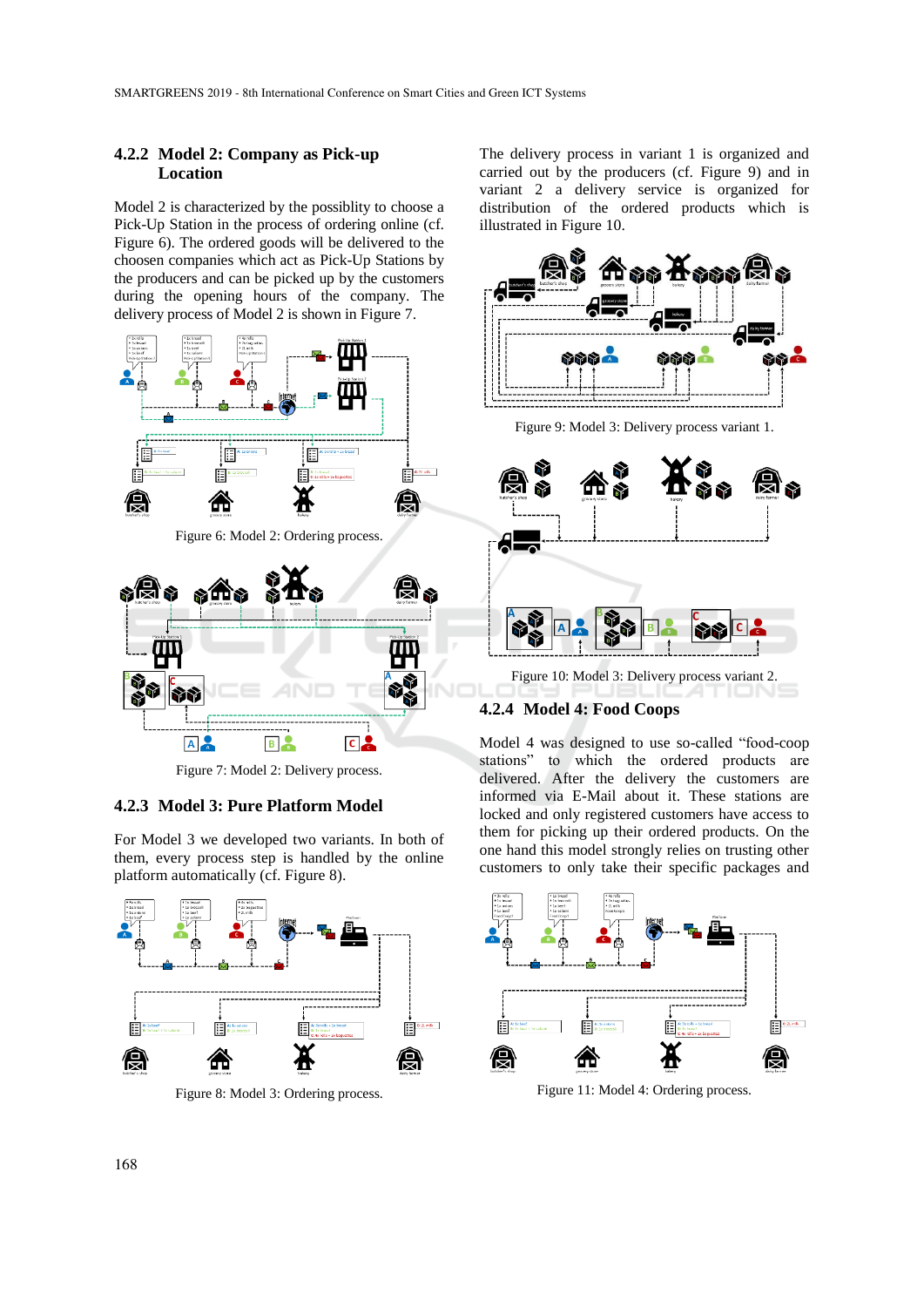

Figure 12: Model 4: Delivery process.

products. On the other hand these stations are independent of any opening hours. The process of ordering in Model 4 can be viewed in Figure 11 and the process of delivery is illustrated in Figure 12.

#### **4.2.5 Model 5: Rolling Greissler**

The Rolling-Greissler model describes a travelling supplier which uses fixed locations to be visited in certain timeframes. During this periods, customers can get their ordered products as well as shop without ordering. In this model the travelling supplier handles the incoming orders and takes them on his journey through the region to provide the products for the customers in the predefined timeframes at the respective locations. The operating model for the Rolling Greissler is shown in Figure 13 (Rohatsch, 2018).



Figure 13: Model 5: Complete Process.

### **4.3 Operating Model**

After evaluating the survey and based on the first two workshops with our target groups the potential operating models and business concepts have been discussed in the third workshop by the attending producers and the project members. Considering the wish of the customers to have the option to collect their orders at one specific location, the producers focused on discussing on Model 2 and how to adapt

it. Refinements included the constraint of having Friday and Saturday as Pick-Up-Days for the customers each week and that orders had to be placed until Wednesday midnight of the same week. Thursdays were considered to process the orders and to prepare the products (Rohatsch, 2018).

### **4.4 ICT Platform**

Based on the requirements for an online platform and during the development of the five different models, we put effort in researching suitable software with extendable components.

The content management system Joomla! turned out to be the most suitable candidate to develop a Web-based prototype for our purposes. As a result, potential eShop enhancements for Joomla! were identified and tested for functionality and ease of use. The extensions Sellacious, Easy Shop, VirtueMart and J2Store were considered particularly intensively. Subsequently, the decision was made to use the J2Store extension. The essential factors were the user-friendliness, the clear structure in the backend and a comparatively large range of additional, compatible plug-ins. To develop the platform, a test version was set up on a server of the UAS Technikum Wien and filled with test products of different categories and producers. In order to simulate realistic orders, artificial customers were created as well. This test version has also been used to test new plugins and software-extensions before installing them in the live system which has been created for the testing phase. Furthermore we developed special extensions for producers and operators of Pick-Up Stations. These extensions are designed to provide access to the orders and inventory settings for the respective producers and operators of Pick-Up Stations (Rohatsch, 2018).

During the research project the main menu of the platform's frontend contained the following entries:

- Home
- Product Categories
- Producers
- Pick-Up Stations
- For Consumers
- Contact

The entry "Product Categories" led to an overview of all products which could be filtered by price and by category (bread & pastries, meat, venison, spices, honey and jam products, etc.).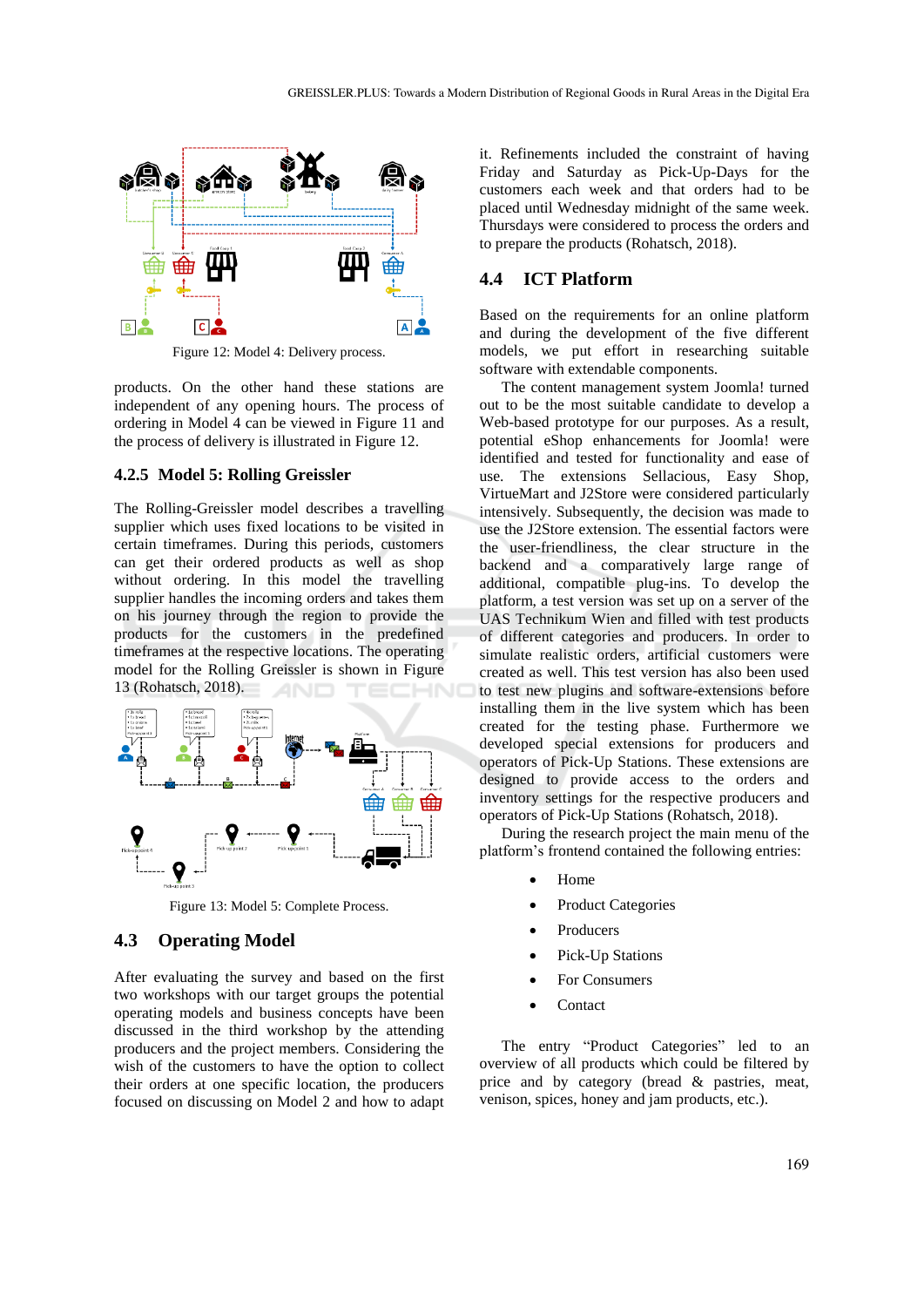A click on the entry "Producers" revealed a submenu with a link to a list of all producers with public access as well links to the producer specific order overview and the respective producer's inventory settings with restricted access.

The entry "Pick-Up Stations" also contained a submenu with a link to a list of all Pick-Up Stations as well as a specific order overview for their operators with restricted access.

A click on the entry "For Consumers" displayed a submenu as well containing entries like "Login", "Sign Up" and "Terms of Use" with public access and entries like "My Profile" and "User Settings" with restricted access while the entry "Contact" led to a contact form, the imprint and the privacy policy.

### **4.5 Testing Phase**

The preparations for the testing phase included the acquisition of producers and operators of potential Pick-Up Stations, as well as the creation of product photos and short videos about the companies involved. Our range of producers and regional food suppliers in the testing phase contained for example a bakery, a butcher, a beekeeper for honey products, several organic farms, a hunter providing venison as well as a jam producer and one garlic farmer. In total we managed to convince 19 regional producers and grocery suppliers to take part in our research project. The operators of a small grocery store, two cafés and a bookstore decided to contribute by serving as Pick-Up Stations.

During the testing phase, only those products were released online for ordering which were available in the standard product ranges of the respective companies from March to December 2018. Orders could be placed until Wednesday to be ready for pick-up on the following Friday or Saturday. To successfully submit an order a customer had to pay online via PayPal or EPS direct transfer. Via our specific interface of the Web shop, producers and operators of Pick-Up Stations had access to those orders which were relevant for them. In addition, they received weekly summarized information about the orders which had been placed until Wednesday via e-mail every Thursday at 3 am in the morning. This way we secured that no order was missed, the producers were able to process the orders and had time to prepare the ordered products until Friday or Saturday depending what the customer stated in the ordering process. During our testing phase producers delivered the ordered products to the respective Pick-Up Station until 10

am of the day the customer wanted to pick them up (Rohatsch et al, 2018).

Throughout the testing phase, the project team constantly received suggestions for improving the platform, which were gradually incorporated.

The testing phase was started on March 1<sup>st</sup> and lasted several months. Final improvments based on the findings of the testing phase were implemented to ensure stakeholder satisfaction.

## **5 DISCUSSION**

The operator of an organic farm has agreed that his products can be sold via the platform during the testing phase. The managing director of a local supplier, which was suitable as a potential pick-up station, also sells meat and sausage products from the operator of the organic farm in her shop. For economic reasons, these goods are resold by the company at a higher price. This would have meant that the same products would have existed in one place at different prices. It would therefore be cheaper to purchase the goods via the platform and the local supplier would have suffered losses in sales. This conflict prevented the cooperation with this supplier during the testing phase.

Some of the potential consumers did not want to make online payments and would have preferred to pay for the products when they were picked up at the pick-up station. However, this entailed the risk that orders would neither be collected nor paid. This would have led to economic losses for producers, especially in the case of perishable groceries and fresh goods such as bread and pastries. For this reason, the project team was unable to find a way to avoid online payments in advance during the testing phase.

## **6 OUTLOOK**

The aim of the project was to sustainably implement the ICT platform in the pilot region Schneebergland. This goal was achieved by handing over the platform to a future operator in January 2019, who will continue to operate it. The new owner's plan is to adapt the operating model and to add the possibility of delivering the orders to the customers homes by using services of the Austrian Post.

To transfer the platform and the operating model into other regions, comprehensive basic analysis will be necessary. Moreover, the need of such a platform